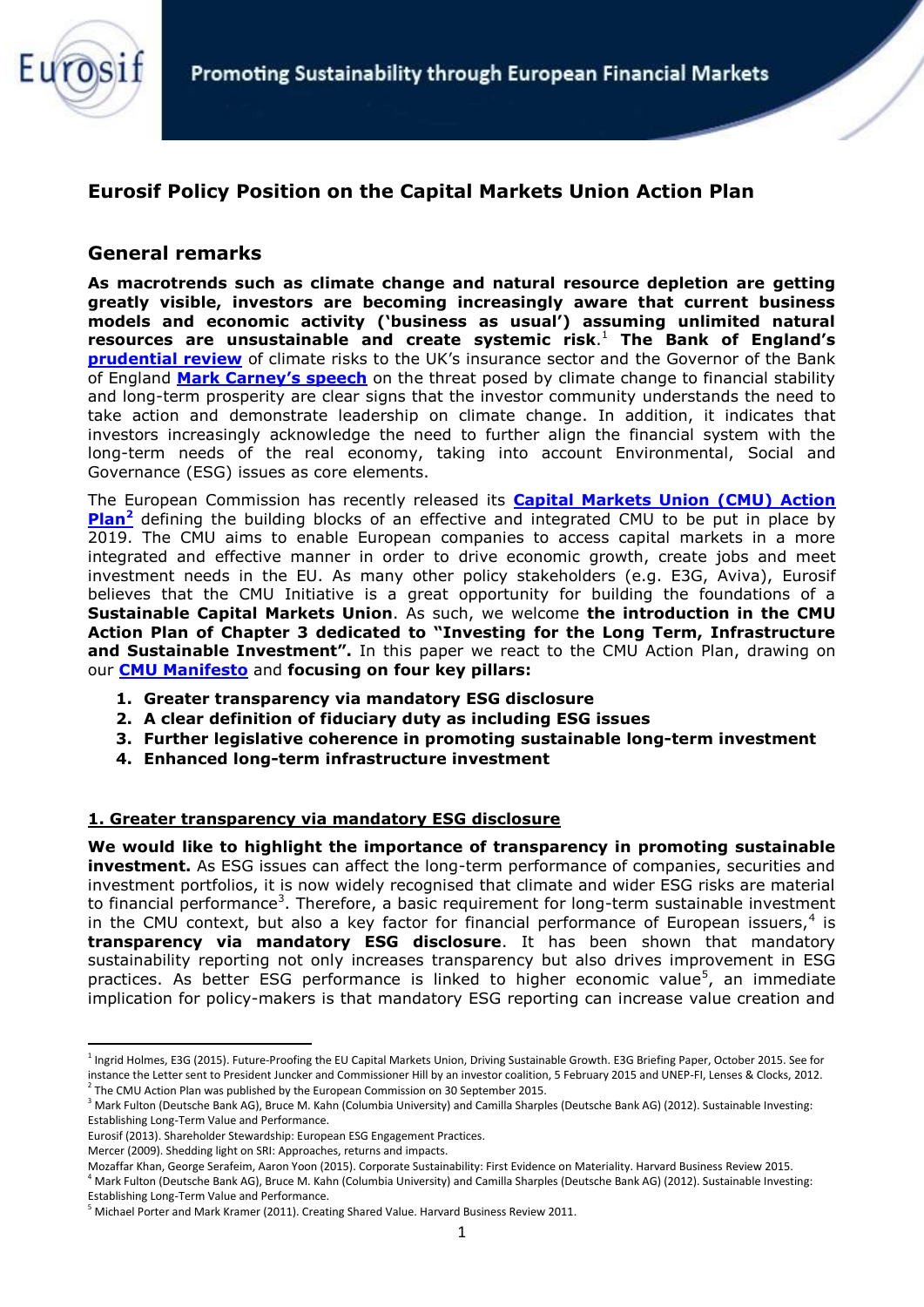competitiveness of companies.<sup>6</sup> However, due to lack of (harmonised) reporting quidelines on ESG, companies experience difficulties in determining what ESG issues are of relevance for them and why. This situation creates information asymmetry on the issuer side which affects investors' ability to use this information in their decision-making processes. Moreover, it has been shown that the willingness of companies to report on ESG risks has flatlined.<sup>7</sup> Shorttermism and excessive leverage remain significant drivers of the lack of inclusion of ESG risks in financial decision-making.<sup>8</sup> Due to these reasons, **as investors are increasingly looking to reduce climate and wider ESG risks in their portfolios, a long-term investment framework as well as mandatory ESG disclosure based on clear and harmonised standards are needed – both on the issuer and on the investor side.**

On the issuer side, the **Non-Financial and Diversity Disclosure Directive (2014/95/EU)** is an important first step, as it requires large companies and groups which fall under its scope to disclose policies, risks and outcomes linked to ESG matters. However, in order to address the issue of information asymmetry discussed above, we believe that it needs to be complemented by a comprehensive disclosure regime that ensures that disclosed ESG information is comparable and timely (i.e. simultaneous to financial disclosure). To this end, the Commission should be **more prescriptive and specific on Key Performance Indicators (KPI)**, both sectorial and general, as these conditions are currently not fully met by the adopted text.

On the investor side, legislation mandating investors to disclose ESG information already exists in different forms in many EU countries, such as Austria, Belgium, France, Germany, Italy, Netherlands, and UK. We believe that this type of legislation is particularly effective in advancing long-term sustainable investment as it creates incentives for investors to integrate ESG criteria and sustainability goals into investment decisions whilst fully preserving their freedom to invest in the assets they deem most relevant. As experience and research are showing, the integration of ESG criteria into investment decisions by asset managers is an incentive for issuers to improve their ESG performance, which, in turn, converts into a lower cost of capital for those issuers<sup>9</sup>. Given these reasons, we argue that **mandatory disclosure requirements on how investors consider climate and wider ESG issues in their investment decision-making should be built into the CMU and mainstreamed in all relevant pieces of legislation.** More specific recommendations will follow in the second part of this paper.

### **2. A clear definition of fiduciary duty as including ESG issues**

The 'prudent person principle' in investment, known as 'fiduciary duty' in some jurisdictions, is the moral obligation of investors to act in the best interests of beneficiaries. We call for a clear definition of the concept of fiduciary duty, too often interpreted by investors and investment advisors as a duty to maximise short-term financial return. **As climate and wider ESG risks are material to business, we believe that acting in the beneficiaries' best interest means having a long-term approach to business and fully factoring in ESG issues in investment decisions.** Asset managers and institutional investors, who are naturally interested in maintaining high portfolio returns, should be able to ensure that ESG risks in their portfolios are properly measured and managed. **Therefore, we urge policy-makers to develop a clear definition of fiduciary duty as requiring a long-term approach on investment, with full consideration of ESG risks.** In this respect, interesting findings are available in the UN report 'Fiduciary Duty in the 21th Century', which shows that "integrating ESG issues into investment research and processes will enable investors to make better investment decisions and improve investment performance consistent with their fiduciary

**.** 

<sup>&</sup>lt;sup>6</sup> Ioannis Ioannou and George Serafeim (2011). The Consequences of Mandatory Corporate Sustainability Reporting. Harvard Business School. <sup>7</sup> Corporate Knights Capital (2014). Measuring Sustainability Disclosure: Ranking the World's Stock Exchanges. Available at:

[http://www.corporateknights.com/wp-content/reports/2014\\_World\\_Stock\\_Exchange.pdf](http://www.corporateknights.com/wp-content/reports/2014_World_Stock_Exchange.pdf)

 $^8$  UNEP (2015). Inquiry: Design of a Sustainable Financial System. The financial system we need. Aligning the Financial System with Sustainable Development. Policy Summary.

<sup>&</sup>lt;sup>9</sup> Gordon L. Clark (Oxford University), Andreas Feiner (Arabesque Asset Management), and Michael Viehs (Oxford University) (2015). From the Stockholder to the Stakeholder: How Sustainability Can Drive Financial Outperformance.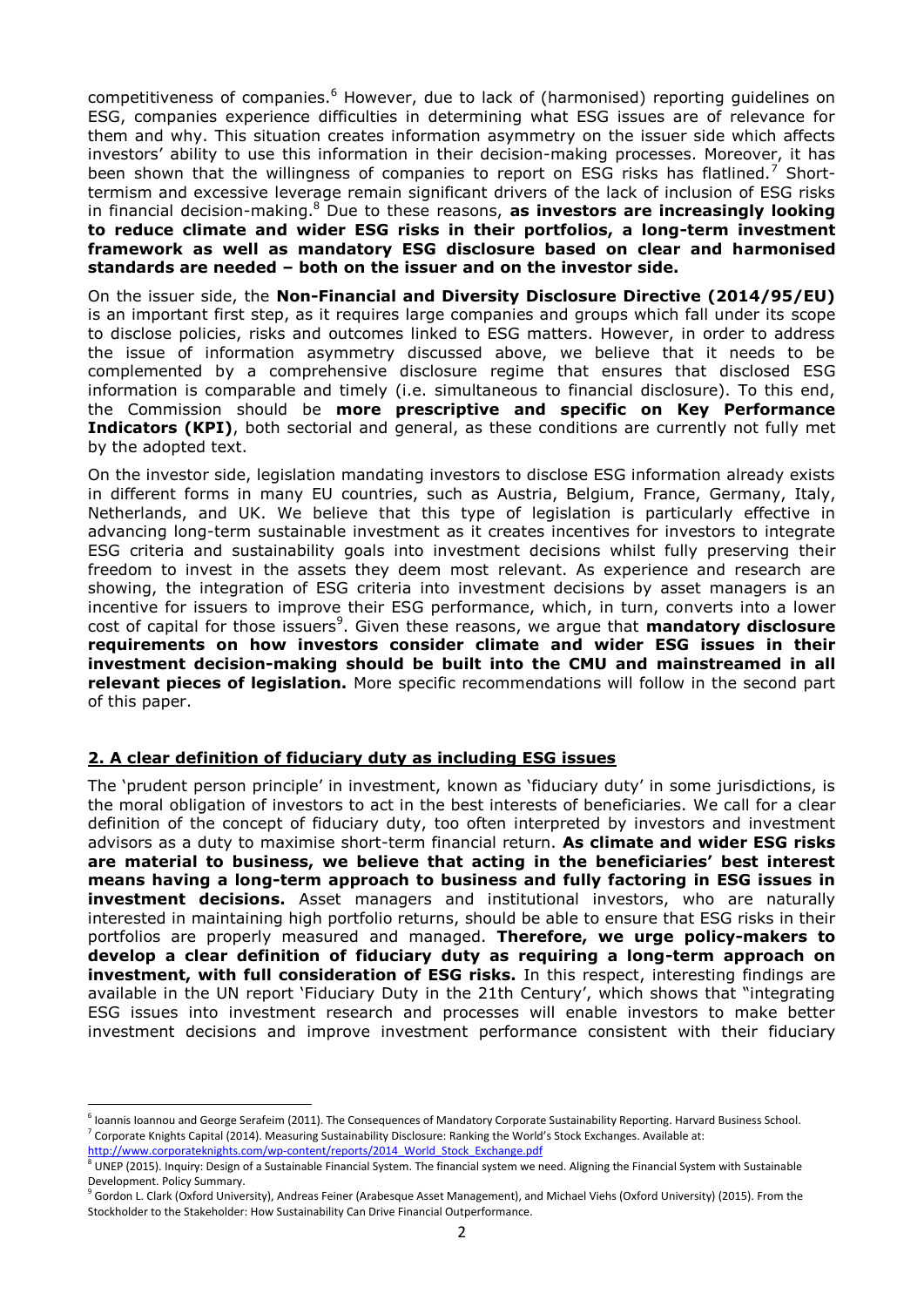duties."<sup>10</sup> Another worthwhile source DG FISMA may consider is DG Environment's recently published [study](http://ec.europa.eu/environment/enveco/resource_efficiency/pdf/FiduciaryDuties.pdf) on resource efficiency and fiduciary duties of investors.

### **3. Further legislative coherence in promoting sustainable long-term investment**

**We urge EU policy-makers to be consistent in promoting sustainable investment**. This consistent approach requires appropriate policy measures for long-term infrastructure investment, transparency via mandatory ESG disclosure, a clear and holistic definition of the concept of fiduciary duty, to be included in all relevant pieces of legislation. Thus, the new **[European Framework for Simple and Transparent \(STS\) Securitisation](http://ec.europa.eu/finance/securities/securitisation/index_en.htm)**, the revised **[Capital Requirements Regulation and Directive](http://ec.europa.eu/finance/bank/regcapital/legislation-in-force/index_en.htm)**, **[Prospectus Directive](http://ec.europa.eu/finance/consultations/2015/prospectus-directive/index_en.htm)**, **[Shareholder](http://ec.europa.eu/internal_market/company/modern/index_en.htm)  [Rights Directive](http://ec.europa.eu/internal_market/company/modern/index_en.htm)**, **[Institutions for Occupational Retirement Provision \(IORPs\)](http://ec.europa.eu/finance/pensions/iorp/index_en.htm#maincontentSec1)  [Directive](http://ec.europa.eu/finance/pensions/iorp/index_en.htm#maincontentSec1)**, as well as other CMU-related regulations, recommendations and communications should all include relevant provisions with a view to promoting transparency on ESG issues, incentivising and enabling investors to invest sustainably and responsibly.

### **4. Enhanced long-term infrastructure investment**

**We believe that promoting infrastructure investments to build a post-carbon, resource-efficient European economy is a crucial lever for promoting long-term growth, jobs and competitiveness, and as such, it should be a top priority of the CMU initiative**. As both the climate challenge and the broader sustainable development challenge can be seen as inherently investment challenges, $<sup>11</sup>$  it is coherent and consequential that the</sup> financial system plays its role in financing sustainable development.<sup>12</sup> Therefore, we applaud the Commission's acknowledgement of the significant investments needed to finance the **shift towards a low-carbon and resource-efficient European economy**. Likewise, we are pleased to see the **explicit link being made between sustainable investment and climate, energy and the UN Sustainable Development Goals.** Indeed, **investments in sustainable long-term infrastructure can and should play a key role in achieving EU decarbonisation and broader environmental and social sustainability goals.** 

Proposed measures for improving the regulatory framework in order to support long-term infrastructure investments may include the creation of a cross-border fund vehicle for longterm projects via ELTIF Regulation, revising the risk exposure following Solvency II requirements and reviewing banks' capital requirements for long term and infrastructure investments in the Capital Requirements Regulation (CRR). **Eurosif is supportive of such measures as long as: i) they are aimed at promoting sustainable investments in lowcarbon and resource-efficient infrastructures, ii) they are properly considering climate and wider ESG risks, and iii) they do not threaten financial stability by feeding valuation bubbles through tweaked capital requirements.** In particular, we believe that these measures should incentivise investments replacing old, emission and resource intensive infrastructures and technologies, and that **all promoted investments should be based on sound analysis, disclosure and management of ESG risks**.

As regards **green bonds**, we believe that they are a promising tool for channeling long-term capital towards green infrastructure projects. Thus, we are pleased to see the Commission's recognition and pledge to support the development of the green bond market. However, we highlight that **sustainable investment factoring in ESG issues should be promoted across all asset classes and not only in relation to green bonds.** 

**.** 

 $^{10}$  UN Global Compact, UNEP FI, PRI, UNEP Inquiry (2015). Fiduciary Duty in the 21th Century, page 10. Available at:

[http://www.unepfi.org/fileadmin/documents/fiduciary\\_duty\\_21st\\_century.pdf](http://www.unepfi.org/fileadmin/documents/fiduciary_duty_21st_century.pdf)

 $11$  Mark Halle (UNEP Inquiry) speaking at the Novethic Annual Event 2015 on the UNEP Inquiry into a sustainable financial system.

<sup>&</sup>lt;sup>12</sup> UNEP (2015). Inquiry: Design of a Sustainable Financial System. The financial system we need. Aligning the Financial System with Sustainable Development. Policy Summary.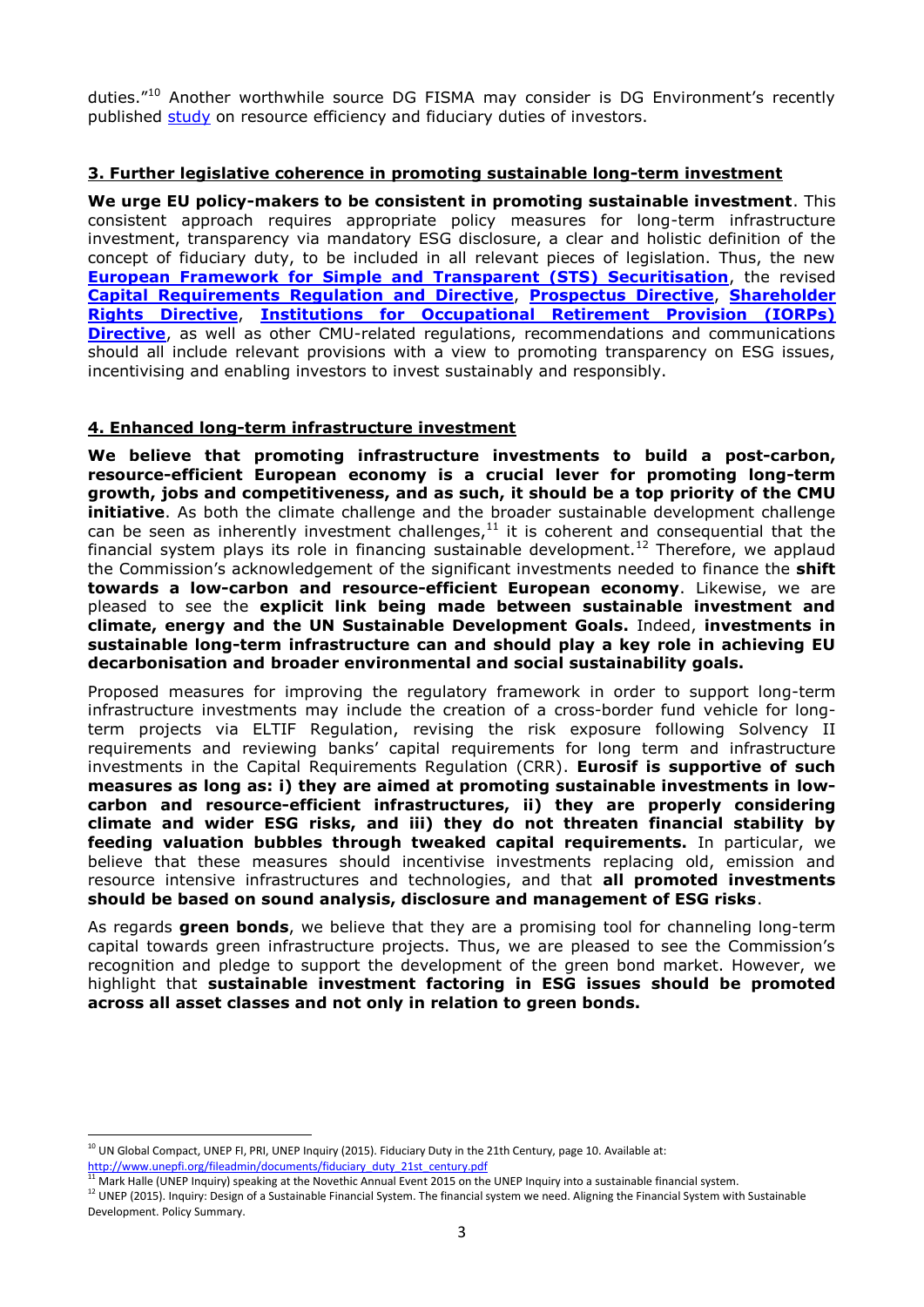# **Policy recommendations**

| <b>Legislative</b><br>development /<br>piece of<br>legislation                                                                       | <b>Eurosif recommendations</b>                                                                                                                                                                                                                                                                                                                                                                                                                                                                                                                                                                                                                                                                                                                                                                                                                                                                                                                                                                                                                                                                                                                                                                                                                                                                                                                                                                                                                                                                                                                                                                                                                                                                                                                                                                                                                                                                                                                                                                                                                                                                                                                                                                                                                                                                                                                                                                                                                                                                                                                                                                                                                                                                  |
|--------------------------------------------------------------------------------------------------------------------------------------|-------------------------------------------------------------------------------------------------------------------------------------------------------------------------------------------------------------------------------------------------------------------------------------------------------------------------------------------------------------------------------------------------------------------------------------------------------------------------------------------------------------------------------------------------------------------------------------------------------------------------------------------------------------------------------------------------------------------------------------------------------------------------------------------------------------------------------------------------------------------------------------------------------------------------------------------------------------------------------------------------------------------------------------------------------------------------------------------------------------------------------------------------------------------------------------------------------------------------------------------------------------------------------------------------------------------------------------------------------------------------------------------------------------------------------------------------------------------------------------------------------------------------------------------------------------------------------------------------------------------------------------------------------------------------------------------------------------------------------------------------------------------------------------------------------------------------------------------------------------------------------------------------------------------------------------------------------------------------------------------------------------------------------------------------------------------------------------------------------------------------------------------------------------------------------------------------------------------------------------------------------------------------------------------------------------------------------------------------------------------------------------------------------------------------------------------------------------------------------------------------------------------------------------------------------------------------------------------------------------------------------------------------------------------------------------------------|
| <b>Commission</b><br>proposal for<br>simple,<br>transparent<br>and<br>standardised<br>(STS)<br>securitisations<br>2015/0226<br>(COD) | First, while recognising the financial stability risks linked to securitisation,<br>Eurosif supports reviving securitisation in a sustainable<br>way<br>following the principles of simplicity, standardisation<br>and<br>transparency. In order to avoid financial stability risks,<br>only<br>securitisations that are transparent, clearly structured, and prudently<br><b>underwritten</b> should be eligible under the new regulation, and they<br>should benefit from appropriately calibrated 'prudential' treatment. <sup>13</sup><br>Second, we believe that if properly structured, securitisation can be an<br>effective way to lower the cost of capital and scale up investments in<br>low-carbon and green infrastructure projects by allowing smaller<br>scale assets such as renewable and energy efficiency assets to be<br>aggregated in order to access the bond markets. Eurosif therefore<br>promoting and removing barriers to "green<br>recommends<br>securitisation", as it was discussed in June 2015 in the Green<br><b>Securitisation Roundtable.</b> Outputs from this initiative will feed into a<br>policy brief jointly prepared by the Climate Bonds Initiative and the<br>Grantham Institute for Climate Change, to be published soon. <sup>14</sup> Green<br>securitisation markets are already developing in other parts of the<br>world.<br>Third, it has been shown that enhanced disclosure of information and the<br>ability of investors to analyse and understand risks more in-depth are both<br>key measures needed to restore investor confidence in securitisation<br>markets. <sup>15</sup> In order to provide investors with a holistic view on investment<br>risks, we believe that it is key to include mandatory ESG disclosure<br>requirements in the new framework for STS securitisations. For<br>instance, the recent French Law for the Energy Transition and Green<br>Growth nº2015-992 puts in place an obligation for investment funds<br>and institutional investors to report on ESG issues, exposure to<br>climate-related risks, greenhouse gas (GHG) emissions and<br>contribution to climate and energy policy goals. According to Article<br>173 of this law, these investment entities will need to include in their<br>annual report information on how they take into account social,<br>environmental and good governance (ESG) criteria in their investment<br>policy, as well as the measures they put in place for contributing to the<br>and environmental transition.<br>This type<br>of<br>energy<br>disclosure<br>requirements in the context of the new securitisation framework<br>would be particularly useful. |
| <b>Review of the</b><br><b>Prospectus</b><br><b>Directive</b><br>(2003/71/EC)                                                        | The aim of these revisions to the Prospectus Directive through<br>delegated acts is to make it easier for companies (notably SMEs) to draw<br>up a prospectus and access capital markets, while ensuring effective<br>investor protection. To this end, the Commission will update when a<br>prospectus is needed, and streamline the information required and the<br>approval process.                                                                                                                                                                                                                                                                                                                                                                                                                                                                                                                                                                                                                                                                                                                                                                                                                                                                                                                                                                                                                                                                                                                                                                                                                                                                                                                                                                                                                                                                                                                                                                                                                                                                                                                                                                                                                                                                                                                                                                                                                                                                                                                                                                                                                                                                                                         |

<sup>&</sup>lt;sup>13</sup> EFAMA's submission to the European Commission's Green Paper "Building a Capital Markets Union" (2015). Available at: <http://www.efama.org/Publications/Public/EFAMA%20response%20to%20CMU%20Green%20Paper.pdf>

**.** 

<sup>&</sup>lt;sup>14</sup> Climate Bonds Initiative, London School of Economics, Centre for Climate Change Economics and Policy, Grantham Institute for Climate Change,

Economic and Social Research Council (2015). Green Securitisation Roundtable: A public sector agenda for green securitisation market development in Europe. 8 June 2015, Discussion primer. Available at:

<https://www.climatebonds.net/files/files/Discussion%20primer%20Green%20Securitization%20Roundtable%208%20June.pdf>

<sup>&</sup>lt;sup>15</sup> PwC (2012). Securitisation – new due diligence challenges. Available at [: https://www.pwc.com/gx/en/structured-finance/pdf/pwc-securitisation](https://www.pwc.com/gx/en/structured-finance/pdf/pwc-securitisation-due-diligence-pdf.pdf)[due-diligence-pdf.pdf](https://www.pwc.com/gx/en/structured-finance/pdf/pwc-securitisation-due-diligence-pdf.pdf)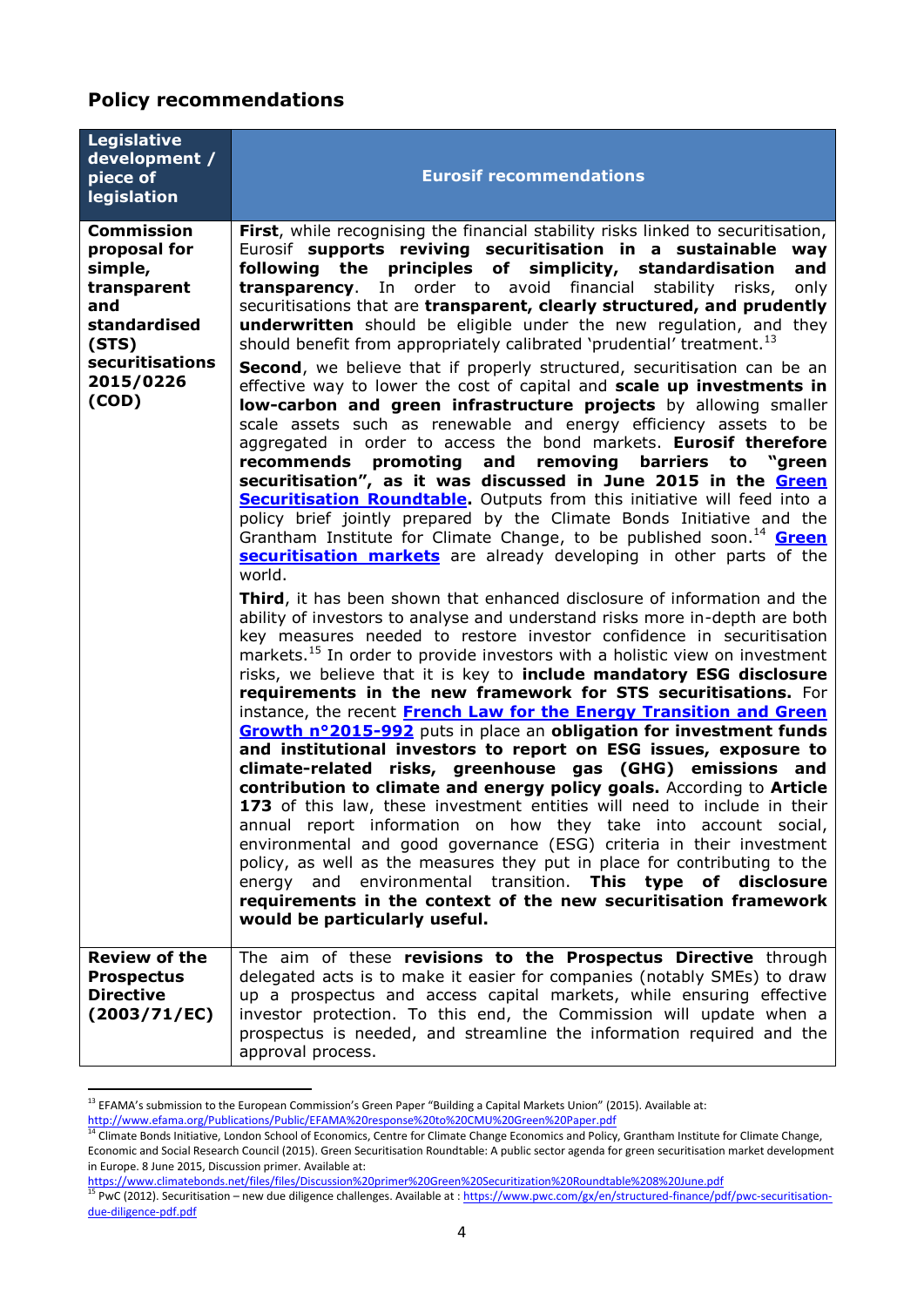| <b>Revision of the</b>                                                                                      | We believe that this represents a good opportunity for <b>including ESG</b><br>disclosure requirements in prospectuses, which would add value<br>for investors due to the reasons explained above. These would also<br>work in the favour of companies (including SMEs) with superior<br>ESG performance, which are increasingly preferred by responsible<br>investors. However, ESG disclosure requirements should be proportional<br>with the size of the company, and should not disproportionately<br>overburden SMEs. As a principle, links to already available ESG<br>information (e.g. from annual reports) should be acceptable.<br>We strongly advocate for a revised SRD that encourages |
|-------------------------------------------------------------------------------------------------------------|-----------------------------------------------------------------------------------------------------------------------------------------------------------------------------------------------------------------------------------------------------------------------------------------------------------------------------------------------------------------------------------------------------------------------------------------------------------------------------------------------------------------------------------------------------------------------------------------------------------------------------------------------------------------------------------------------------|
| <b>Shareholder</b><br><b>Rights</b>                                                                         | institutional investors and asset managers to adopt proactive and<br>long-term oriented share ownership policies and practices that                                                                                                                                                                                                                                                                                                                                                                                                                                                                                                                                                                 |
| <b>Directive</b>                                                                                            | properly factor in ESG issues.                                                                                                                                                                                                                                                                                                                                                                                                                                                                                                                                                                                                                                                                      |
| (SRD)<br>(2007/36/EC)                                                                                       | In the context of the revision of SRD, we recommend the introduction of<br>detailed ESG transparency requirements for institutional investors<br>via a mandatory Statement of Investment Principles ('SIP'), in<br>which institutional investors would state, on a comply-or-explain basis, the<br>extent to which ESG considerations are taken into account in the selection,<br>retention and realisation of investments, and how they implement such<br>SRI policies.                                                                                                                                                                                                                            |
|                                                                                                             | Furthermore, we strongly recommend that <b>key advisors in the</b><br>investment chain also disclose how sustainability and ESG factors<br>are taken into account in their recommendations. For instance,                                                                                                                                                                                                                                                                                                                                                                                                                                                                                           |
|                                                                                                             | investment consultants, who are gateways to significant amounts of<br>institutional money, should be encouraged to develop a Code of Conduct<br>for their industry, requiring them to incorporate ESG issues into their<br>analysis and recommendations. Many consultants still do not raise<br>stewardship issues with their clients. Brokers, proxy advisors and credit<br>rating agencies should also be encouraged to incorporate these<br>considerations in their work.                                                                                                                                                                                                                        |
| <b>Revision of</b><br><b>Institutions for</b>                                                               | The European Commission's proposed text for revising the IORPs<br>Directive included a requirement for all IORPs to consider "new or                                                                                                                                                                                                                                                                                                                                                                                                                                                                                                                                                                |
| <b>Occupational</b><br><b>Retirement</b><br><b>Provision</b><br>(IORPs)<br><b>Directive</b><br>(2003/41/EC) | emerging risks relating to climate change, resource use and the<br>environment." While reviewing the Commission's proposal, regrettably<br>both the European Parliament and the Council deleted this requirement<br>from the initial drafts. Eurosif believes that this could be a missed<br>opportunity for promoting long-term sustainable investment to the benefit<br>of pensioners, the economy and the environment. As explained, ESG<br>issues are material to business and investment returns, and as such, they<br>should be part of the fiduciary duty of pension fund trustees, and currently<br>they are not. A prominent example of IORP not taking into account                       |
|                                                                                                             | ESG risks is the Retirement Savings Vehicle for European Research<br><b>Institutions (RESAVER).</b>                                                                                                                                                                                                                                                                                                                                                                                                                                                                                                                                                                                                 |
|                                                                                                             | As part of a coalition of stakeholders led by ShareAction, Eurosif co-signed<br>a joint letter sent to all the Members of the European Parliament ECON<br>Committee ahead of their vote initially scheduled for 1 December 2015.<br>We are calling not just for this clause to be put back into the text,<br>but for the IORPs revision to go further and mandate all IORPs to<br>consider ESG<br>and<br>risks<br>also<br>require transparency around                                                                                                                                                                                                                                               |
|                                                                                                             | investment policies and practices, in line with investment best<br>practice. Furthermore, we urge MEPs to use the opportunity presented by<br>the revision of this Directive to clarify the law as regards fiduciary<br>duty of pension fund trustees. This would<br>help to promote                                                                                                                                                                                                                                                                                                                                                                                                                |
|                                                                                                             | transparency, proper management of ESG risks and long-term sustainable<br>investment in the pensions sector, and to ensure consistency with EU<br>legislation increasingly prompting investors and companies to factor in<br>ESG risks and issues in their decision-making processes.                                                                                                                                                                                                                                                                                                                                                                                                               |